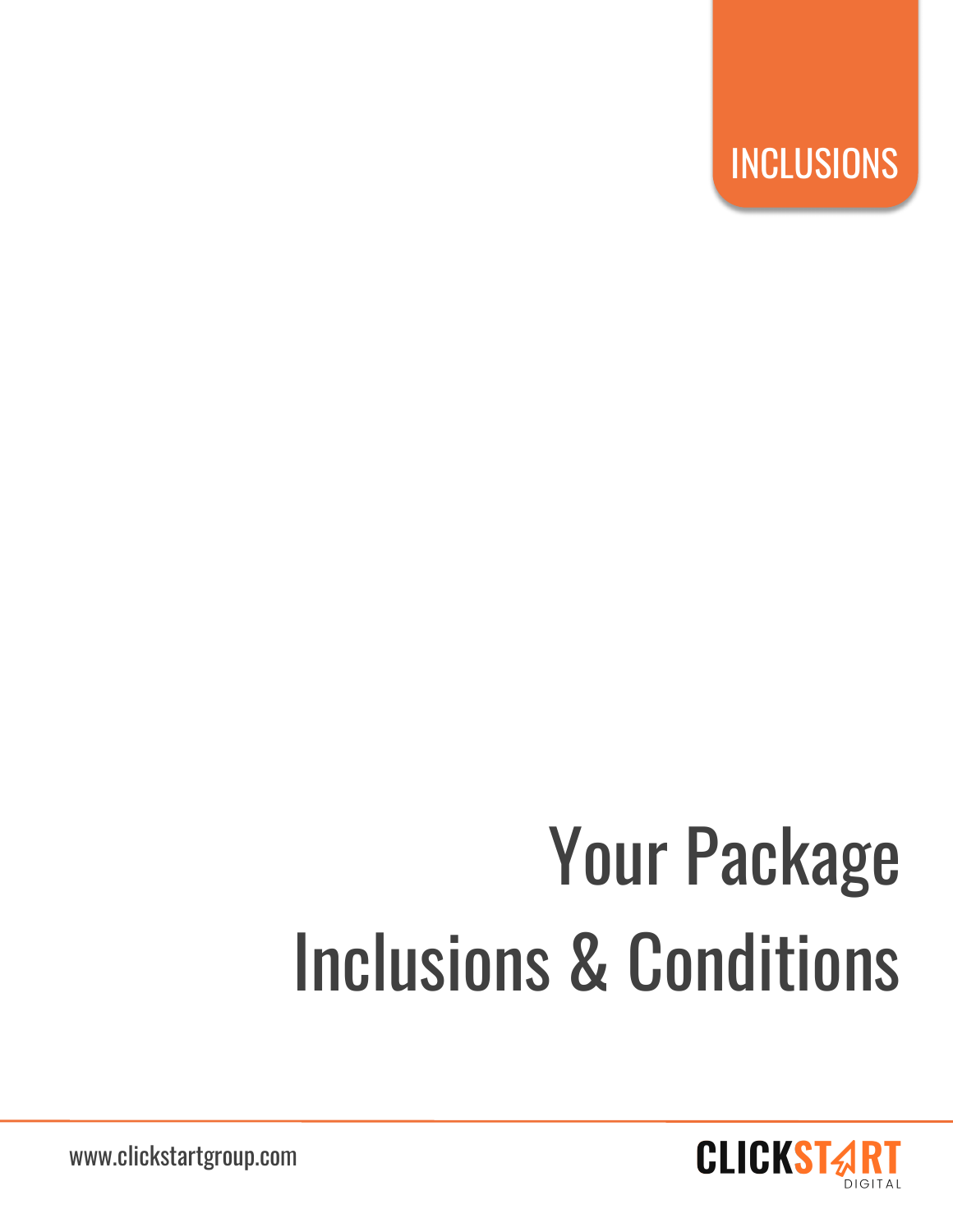# SHOPPING CART WEBSITE

You have purchased a fully functional website that has been built using a 3<sup>rd</sup> party platform (Shopify or WordPress). Click Start Digital do not accept responsibility or liability for issues relating to the platform.

The cost of your package does not include additional functionality outside of the functions of the website handed over to you upon purchase.

The website is sold 'as is' therefore any requested changes to the website will incur charges at our discretion. If you make changes to the website and break any elements there may be fees for us to rectify the issues. Please note: Shopify sites are delivered "as is" with no edits due to the constrictive nature of their platform.

## CUSTOM STORE BUILD

If you have chosen to get a custom store built, you have input into the layout (based on our current store for sale), logos (up to 6 options) and colour scheme for your new website.

Included in a custom store build is 1 round of changes only, any further requested changes to the website will incur charges at our discretion. Custom stores can take up to 3 weeks to build.

Your package will commence from the day the site is built/ completed.

#### LOGO & WEB IMAGES

All imagery used on the website, and the logo is included in your package. If you would like a copy

*Logo & web images continued….* 

of your logo please contact us. All content throughout your website is "filler content" until the site is acquired by a new business owner. Please ensure you change the About Us, T&C and Contact pages to your details.

#### DOMAIN NAME & TRANSFER

We will transfer the domain (e.g. www.yourwebsite.com) registration to you after the package has been purchased so you have full ownership of the domain and website.

Each website will come with one registered domain name only. If you require others these will be at your own cost. Including custom built websites.

## TRAINING HUB

We provide an online Training Hub that gives you access 24/7 for 1 year after purchase to a range of video training and information to take you through the entire process to launch a new business.

The training hub must be followed step by step to complete all of the modules before launching your store.

#### FACEBOOK PAGE SET UP

We have designed a Facebook Page for your business and connected this to your website. Your Business Coach will ensure this gets transferred to you.

## FACEBOOK SHOP & PIXEL

We have set up Facebook Page for you. Please refer to your Business Coach for more information on this.

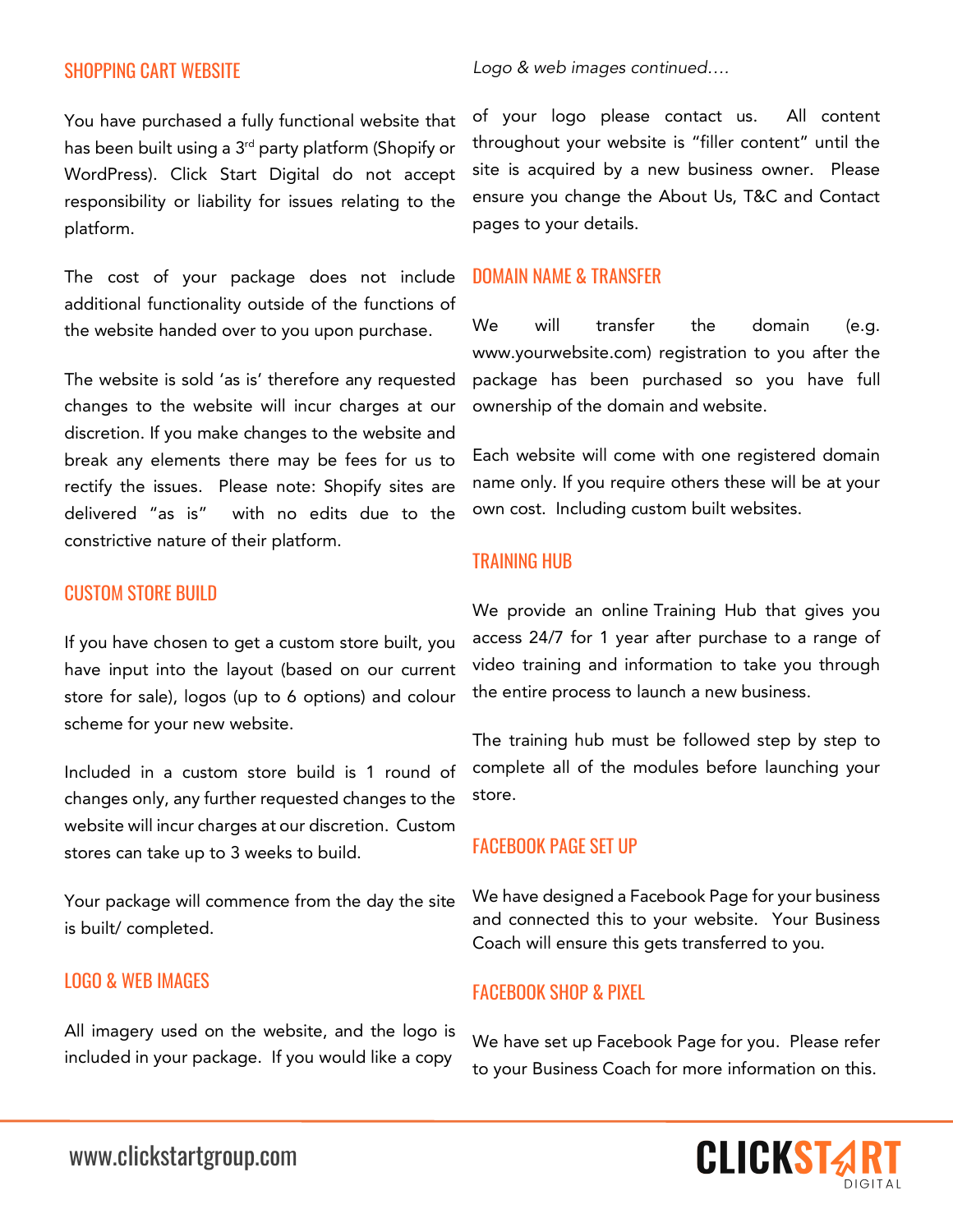# EMAIL AUTORESPONDERS

WE FIND THE SUPPLIFRS

Your website has auto responder emails that get emailed to you and the customer when an order is received & completed on your website.

Your store has not been integrated to send the orders directly to the supplier, this will need to be done manually by you. This will be dependent on the individual supplier and their preferred method of ordering and is out of our control.

We have also supplied 3 template emails you can use for your autoresponder emails within Klaviyo. To access these, visit our Training Hub (under Email Marketing).

## EMAIL SOFTWARE INTEGRATION

We will set up a form offering 5-10% off to customers visiting your website. This will be integrated into a software platform called Klaviyo. www.klaviyo.com is similar to Mail Chimp & other email marketing platforms.

Klaviyo has been designed to automatically email customers reminders who have left products in their shopping cart (who have registered their details on your form).

## IN-HOUSE HELP DESK SUPPORT

We offer a help desk to all of our clients for the duration of their package. The help desk is for any urgent matters relating to website issues, plugin issues and general issues with the website outside of what Site Ground or Shopify can assist you with. Please allow up to 48 hours for responses on the help desk.

We source the suppliers for you but we do not set up business accounts with the supplier on your behalf due to legalities i.e. you will be required to fill in your personal details and apply for the account directly with the supplier.

In some cases, we have already uploaded products from a supplier but this isn't the case for all stores. You will be required to clarify what products you wish to upload.

We will provide you contact info for the suppliers that have been chosen for your store, and we are happy to help as best we can with any more needed outside of this but please note this will be capped at: Silver 3, Gold 5, Platinum 8, Diamond 10, Elite 15. Crown is unlimited.

We do not recommend dealing with any more than 1 to 3 suppliers unless you are holding stock and warehousing. Should you wish to source more suppliers you will have access to our supplier database. Unfortunately, we cannot guarantee suppliers will approve your account, as this is judged on a case by case basis and is at the discretion of the individual supplier.

## 24/7 TECHNICAL HOSTING SUPPORT

Ongoing & unlimited web support is provided via your hosting provider. WordPress sites = Site Ground. Shopify sites = support@shopify.com

Shopify and Site Ground offer quick 24/7 online support should you need assistance if your website is down, running slow or your emails are not working. Please contact them directly for any website issues.

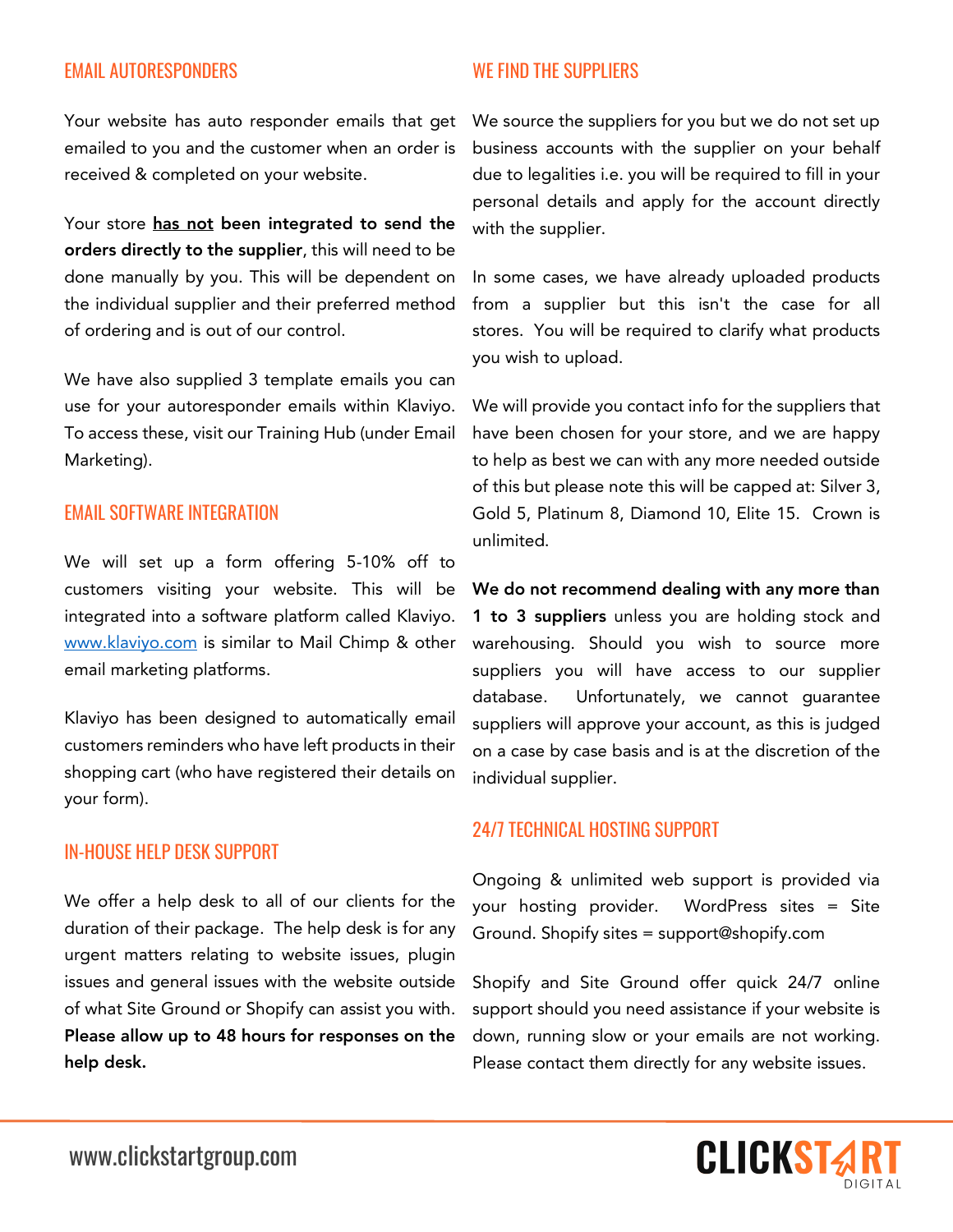# ONE-ON-ONE BUSINESS COACHING

#### Skype 1-1 Coaching:

You have access to your designated Business Coach via Skype or Zoom for business training & coaching. (Skype is an online tool allowing you to have video, screen sharing and phone conversations over your computer via the app).

You have access to your Business Coach on a weekly basis via Skype (no emails accepted) for your package duration.

- Skype sessions are for up to 30 minutes only.
- Your package includes the following sessions: Starter =  $2/$  Silver =  $5/$  Gold =  $10$ / Platinum = 15 / Diamond = 20 / Elite = 35 sessions.
- The sessions are non-transferrable, and we do not offer pauses for holidays or otherwise. If you do not use the sessions within the package timeframe they will be forfeited.
- Sessions can only be booked in for 2 weeks in advance.
- No shows will be deducted from the allowance above. If you want to cancel a session we need at least 12 hours' notice.

You can discuss anything relating to products, suppliers, website help, marketing, social media and anything else relating to your business during these sessions.

NOTE: You need to book in times via the link provided to you should you need further assistance.

We do not provide training to your family members or friends. The Coaching will be provided to the business owner only, should you wish someone else to be present during training sessions, you will need to notify your Business Coach prior to the session.

## ACCESS TO OUR FACEBOOK GROUP

You have access to our private Facebook Group for 1 year after purchase. Your Business Coach will add you into the group as soon as you come on board. This group is for clients only. Friends and relatives will not be added. Should any negative or derogatory comments be made by you within the group, you will be removed from the group immediately.

Removing members from the group is up to the Founders discretion.

# WEBSITE REVIEW

Included in some of our packages is a website review pre-launch. This review will be completed by our Founder and recorded video feedback will be emailed to you before you launch your store.

The feedback might be about products, the general appearance of the site or anything else the Founder might feel would help increase your sales.

Your Business Coach will notify the Founder once your products have been uploaded and you have completed all Steps in our Training Hub.

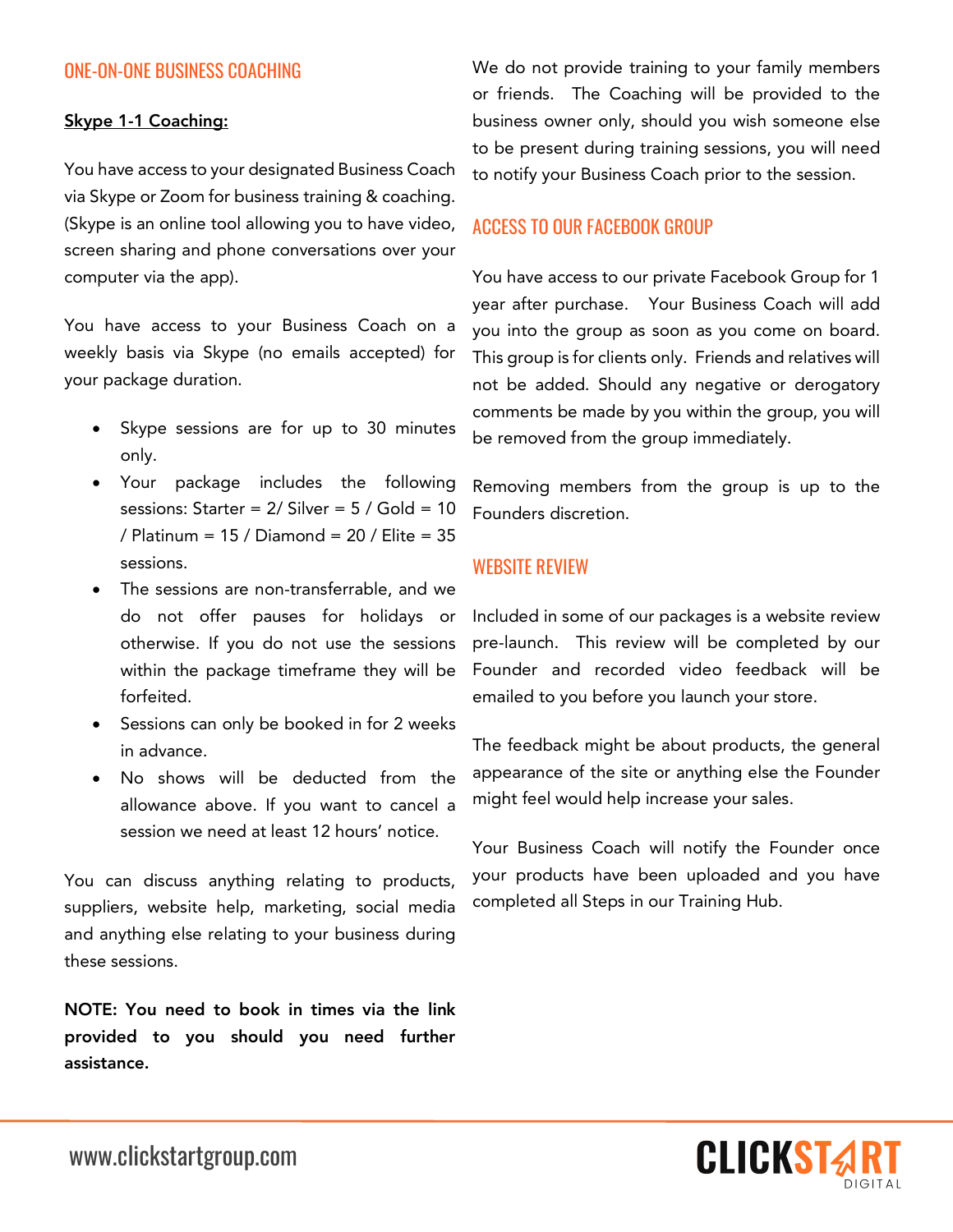# INITIAL PRODUCT UPLOAD

We will upload the products included in your package to your website. This includes simple & basic products and does not include multiple variations. If you want us to upload variable products your product upload allocation will be halved e.g. Silver package is 300 products, this would become 150 uploads by our team for variable products.

You need to supply us with the product name, price\*, description and high-quality image/s (this is usually sourced off the supplier's website). Should you be unhappy with the descriptions and images supplied by the supplier, it is your responsibility to obtain suitable images etc to supply to us for the upload or edit these yourself.

All product uploads require a CSV file from the supplier if they have one. This is your responsibility to request this after you have been approved by a supplier. If the supplier does not have a CSV file we can do your manual product uploads for you but the inclusions will be halved.

If you have chosen AliExpress.com as a supplier, the cost of the plugin/addon is your responsibility as it is an ongoing fee. With Ali express uploads, because of the time involved fixing up the products, your allocated product upload will be halved.

If you ask our team to upload products that you have not personally hand selected, the products WILL be included in the product upload inclusions regardless if they are deleted or not.

\*PRICING PRODUCTS: Click Start Digital do not have a standard mark-up rate. It is your store and your choice as to the mark-ups that you will use.

We suggest you look at the RRP set by the wholesaler & competitor pricing, and price your products accordingly.

However, for ease of the initial uploading process please come up with a standard percentage mark up (e.g. 50%). Prices can always individually be altered by yourself at a later date.

## AD SET UP & MANAGEMENT

Here is the guideline for the ad inclusion's:

Gold:

§ 1 x Facebook Catalogue re target ad set up

Platinum, Diamond, Elite & Crown:

- 1 x Facebook Catalogue re target ad set up
- § 1 x Google Shopping ad. This includes us setting up Google Merchant Centre.

#### Ads Management:

Diamond (1 month) / Elite (6 months) / Crown (9 months). This includes ad edits, changes & feedback.

Please co-ordinate this with your Business Coach. Ads will not be set up until all of the products are uploaded & Training Hub step 4 is complete.

*PLEASE NOTE: Due to the nature of marketing & advertising, we cannot guarantee a financial return on any advertising conducted.*

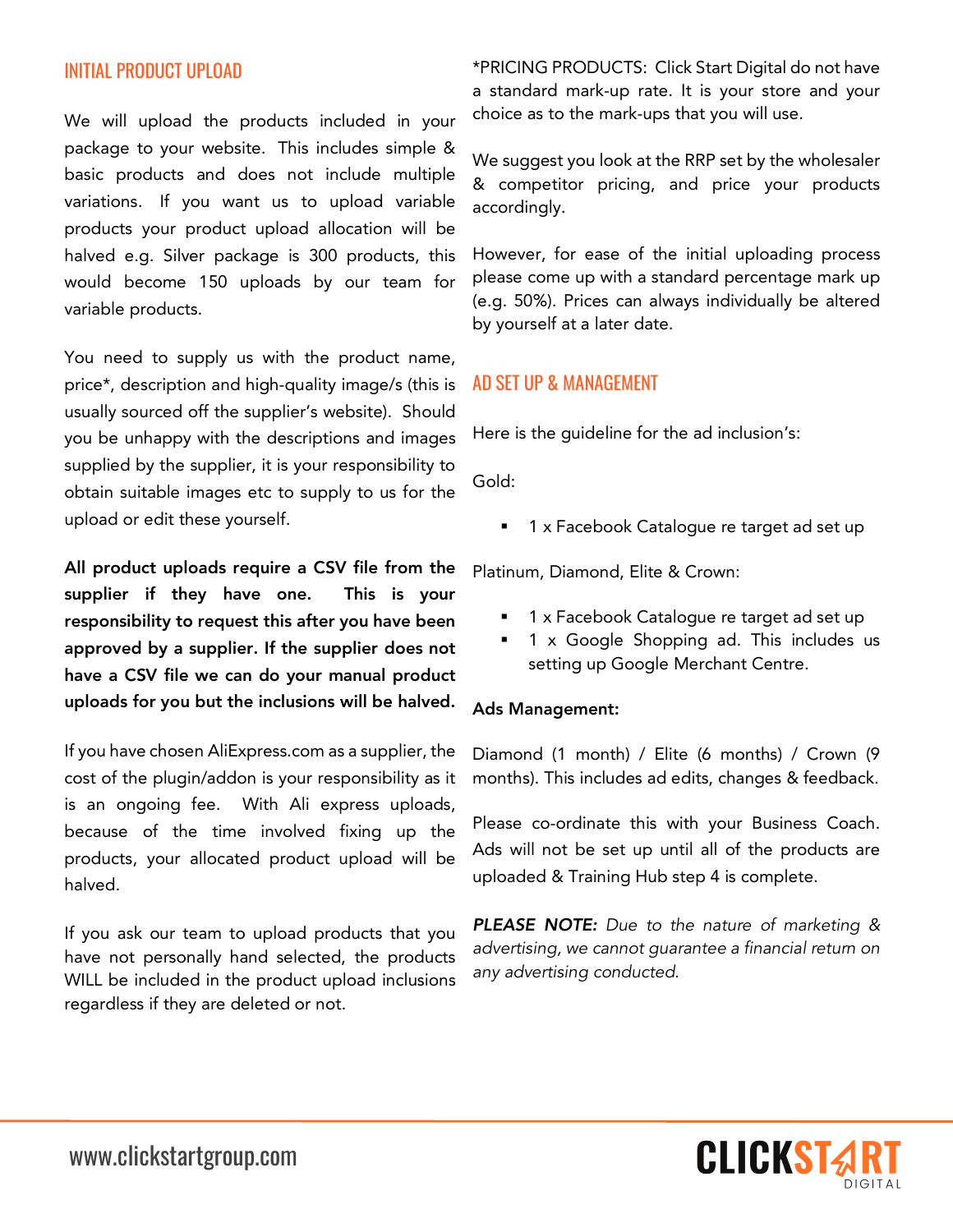# FACEBOOK PAGE MANAGEMENT/POSTING

Included in our Diamond, Elite & Crown packages is Facebook (only) posting.

All social media posts will not be prior approved to posting and will be completed (all posts will be scheduled) during the product upload phase.

Should you not like a post that has been posted by our team it is up to you to delete it.

Diamond package: 10 posts over a 4 to 6 week period.

Elite package: 20 posts over a 6 to 10 week period.

Crown package: 6 months of social posting, this will be up to our Social Media Manager on how many posts this includes but it will be a minimum of 1 post per week.

Note: the above inclusion is for Facebook posts only and does not include management of your social pages e.g. responding to customers.

# CROWN PACKAGE CONDITIONS

The biggest differences between our normal packages to our Crown package is the done-for-you services. We have set most things up so the new owner can hit the ground running within weeks.

Here are the done-for-you services completed for your store:

- Suppliers sourced, products chosen & uploaded.
- Shipping set up.
- Website SEO done.
- Social posts done (Instagram & Facebook).
- Instagram & Facebook page with followers.
- Klaviyo set up and automated responders set up with coupon code.

The tasks that need to be completed by the new business owner (we can't do) are:

- Connect Woo Payments account (set up)
- Register for an ABN
- Register for ASIC business name
- Set up a PayPal Pay in 4 Account

We will then assist you with getting the Facebook Business Manager & Google accounts set up, plus the Instagram integration into your store.

Once the above things are completed, your store will then be ready for advertising.

Note: we cannot guarantee the time frame to market. This will be dependent on the new owner and how quickly they can complete the above.